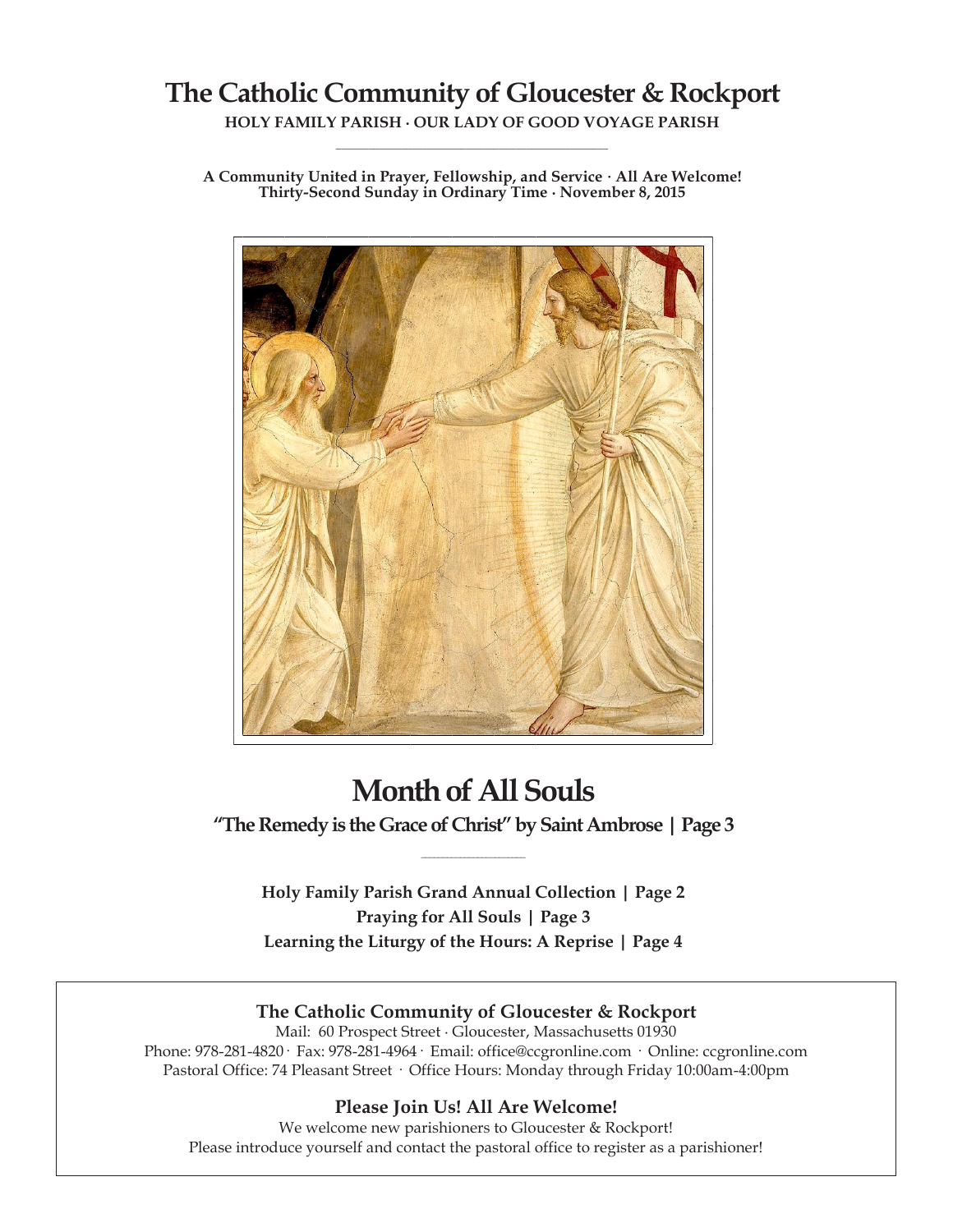#### **In Case You Missed it... \_\_\_\_\_\_\_\_\_\_\_\_\_\_\_\_\_\_\_\_**

## **OUR PASTOR'S MESSAGE HOLY FAMILY PARISH· GRAND ANNUAL COLLECTION THIS YEAR'S GOAL: \$75,000**

Dear Fellow Parishioner,

As you know, the Catholic Community of Gloucester & Rockport was established last year as a collaborative of two historic parishes: Holy Family Parish and Our Lady of Good Voyage Parish. Although our parishes share a pastor and pastoral service team, each parish remains canonically independent, maintains its own bank accounts and accounting procedures, and continues to be solely responsible for its own bills, building maintenance, and its share in vital pastoral programs like adult and youth faith formation.

During the past year, Holy Family Parish has been blessed in so many ways! Our ministries and organizations continued to faithfully serve the poor, sick, and homebound. Our mini-courses and summer retreat brought together large groups of parishioners with a desire to grow closer to Christ and the Church. Our parish fundraising events (like the Christmas Fair and Strawberry Festival) are always great fun and very successful. And despite additional changes to our worship schedule, Mass attendance and weekly collections improved. But we also face serious challenges. Heating and snow removal costs are astronomical. Our churches and parish buildings all need urgent repairs and restoration. And although weekly collections are increasing (albeit slightly), our financial security is threatened by the uncertain future of our lease agreement with the City of Gloucester for the Saint Ann School building.

For these reasons, I am writing to ask you to help me raise \$75,000 for this year's Grand Annual Collection. This fundraising campaign is vitally important to our annual budget. It helps us balance our books by bridging the gap between our weekly collections and financial obligations (such as salaries and benefits, insurance premiums, utility bills, snow plowing, and essential parish programs). Each year, we ask all parishioners to contribute whatever they can to our Grand Annual Collection. Every contribution, whether it's \$10 or \$100, helps us to achieve our goal and meet our financial obligations for the coming year. Every penny raised goes directly to Holy Family Parish!

By this weekend, all parishioners registered with our census should receive a letter from me and an offertory envelope for the Grand Annual Collection. Additional envelopes are available at our pastoral office and in the vestibules of both Saint Ann Church and Saint Joachim Church. Please feel welcome to place your offering in the collection basket at Mass or mail it directly to me at the following address:

> Father Jim Achadinha Holy Family Parish 60 Prospect Street Gloucester, Massachusetts 01930

Pope Francis recently said: "Let the Church always be a place of mercy and hope, where everyone is welcomed, loved, and forgiven." Since the Catholic Community of Gloucester & Rockport was created seventeen months ago, we have worked hard to put the Holy Father's words into practice in both of our parishes. But our progress in building a community in prayer, fellowship, and service depends on your ongoing generosity and support. As our Grand Annual Collection begins, please join me in praying that each of us, according to our means, will give generously to this allimportant fundraising effort! If you have any questions, please remember that you are always welcome to contact me at 978-281-4820 or frjim@ccgronline.com.

Finally, please accept my deepest thanks for your prayers and encouragement since becoming your pastor. I continue to be honored and humbled beyond words by your ongoing kindness and support. Please pray for me, for our pastoral team, and for all who live, work, and worship in the Catholic Community of Gloucester & Rockport! And please give what you can to our Grand Annual Collection!

During the week of November 1st, I will be away and co-directing the Assisi Project's Eighth Annual Fall Pilgrimage to Assisi, Greccio, and La Verna in Italy. Please also pray for our safe travels. And please be assured of my daily prayers for you and your family! May God bless you — now and always!

Peace and blessings to all, Father Jim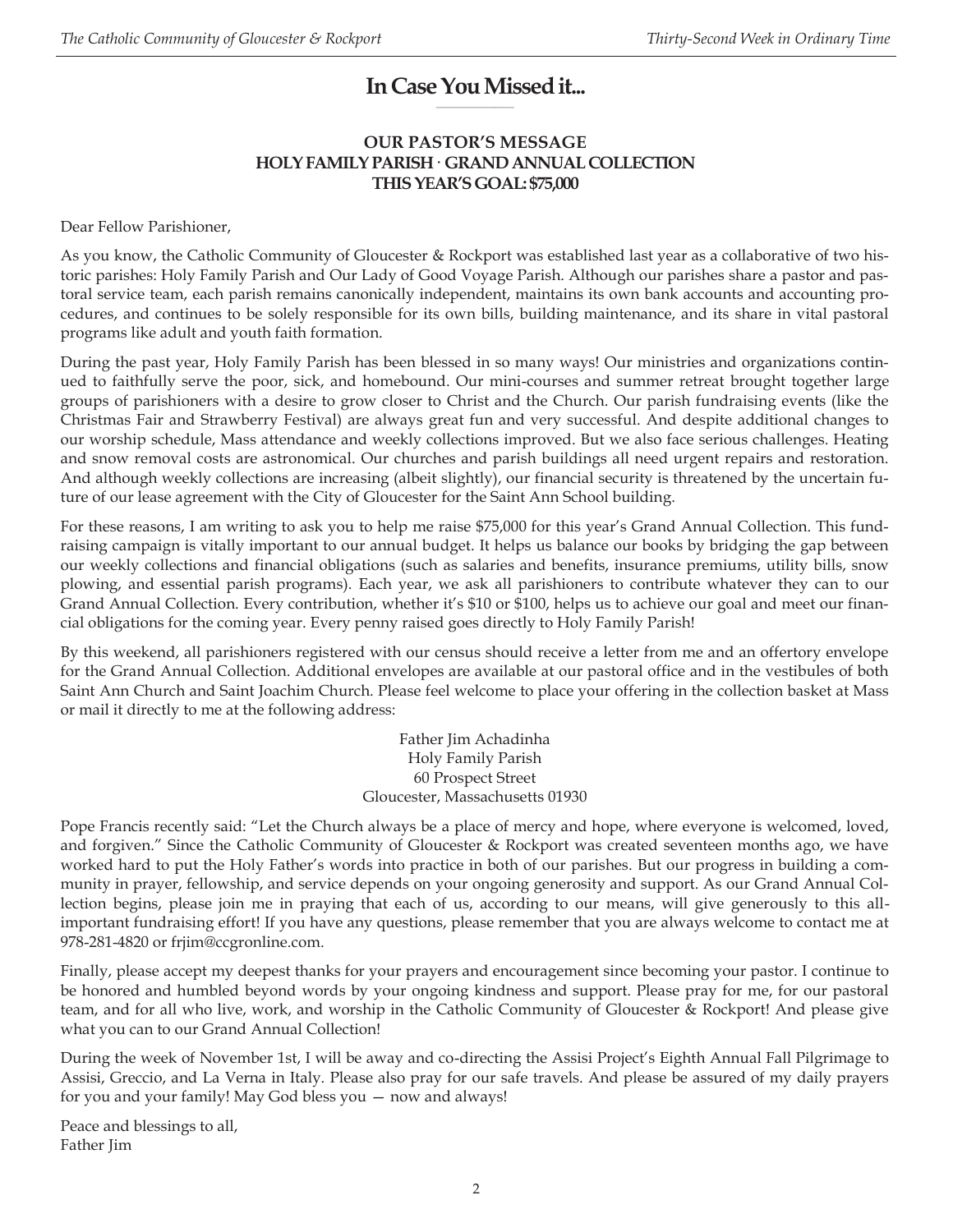#### **Month of All Souls \_\_\_\_\_\_\_\_\_\_\_\_\_\_\_\_\_\_\_\_\_**

## **MASSES OF REMEMBRANCE NOVEMBER 2015**

In November, the "Month of All Souls", the Catholic Community of Gloucester & Rockport will celebrate three Masses of Remembrance for those from our parishes who have journeyed home to the Lord during the past year and whose funerals were celebrated in our parishes.

In addition to last Saturday's Mass of Remembrance in Saint Ann Church, we will celebrate two additional Masses of Remembrance according to the following schedule:

> Saint Joachim Church Sunday, November 8th· 10:00am

Our Lady of Good Voyage Church Sunday, November 15th· 11:45am

At each Mass of Remembrance, the names of our dearly departed loved ones and friends will be read aloud. Please join us! All are welcome! May the souls of the faithful departed rest in peace!

## **A DAILY PRAYER FOR THE SOULS OF DEPARTED LOVED ONES**

Almighty God and Father, we raise our hearts to you today for those who have passed from this mortal life.

In Your loving mercy, receive them into Your heavenly company and forgive the faults and failings that they may have committed in human weakness.

Our Lord Jesus Christ, Your Son, suffered so that He might deliver all souls into heaven. By his grace, may they share in the glory of Christ's victory over sin and death.

We pray for all who have died, but we pray especially for those dearest to us: our parents, relatives, and friends. We pray for all who did good to us while on earth, who helped us by their prayers, sacrifice, and good example. And we pray for those who did harm, and stand in need of your mercy.

May the prayers of our Blessed Mother Mary and all those of the angels and saints pray for us and for all souls.

We ask this through our Lord Jesus Christ, Your Son, who lives and reigns with you and the Holy Spirit, one God for ever and ever. Amen.

> Saint Ann, pray for us! Saint Joachim, pray for us! Our Lady of Good Voyage, pray for us!

#### **This Week's Message \_\_\_\_\_\_\_\_\_\_\_\_\_\_\_\_\_\_\_\_\_**

## **MONTH OF ALL SOULS "THE REMEDY IS THE GRACE OF CHRIST"**

*by Saint Ambrose Bishop & Doctor of the Church*

We should have a familiarity with death, a daily desire for death. By this kind of detachment, the soul must learn to free itself from the desires of the body. It must soar above earthly passions to a place where they cannot come near. The soul must take on the likeness of death to avoid the punishment of death. The law of our fallen nature battles with the law of our reason and subjects the law of reason to the law of error. What is the remedy? Who will set us free from this body of death? The grace of God, through Jesus Christ, our Lord.

We have a doctor to heal us; let us use the remedy that he prescribes. The remedy is the grace of Christ, the dead body our own. Let us then be exiles from our body, so as not to be exiles from Christ. Though we are still in the body, let us not give ourselves to the things of the body. We must not reject the natural rights of the body, but we must desire before all else the gifts of grace.

What more need be said? It was by the death of one man that the world was redeemed. Christ did not need to die if he did not want to die, but he did not look on death as something to be despised, something to be avoided, and he could have found no better means to save us than by dying. Thus his death is life for all. We are sealed with the sign of his death; when we pray, we preach his death; when we offer sacrifice, we proclaim his death. His death is victory; his death is a sacred sign; each year his death is celebrated with solemnity by the whole world.

What more should we say about his death since we use this divine example to prove that it is death alone that won freedom from death, and death itself was its own redeemer? Death is then no cause for mourning, for it is the cause of our salvation. Death is not something to be avoided, for the Son of God did not think it beneath his dignity, nor did he seek to escape it.

Death was not part of nature; it became part of nature. God did not decree death from the beginning. He prescribed it as a remedy. Human life was condemned because of sin to unending labor and unbearable sorrow, and so began our wretched experience. There had to be a limit to sin's evil; death had to restore what life had forfeited. Without the assistance of God's grace, immortality would be more of a burden than a blessing…

Above all else, Holy King David prayed that he might see and gaze on this: "One thing I have asked of the Lord, this I shall pray for: to dwell in the house of the Lord all the days of my life, and to see how gracious is the Lord (Psalm 27:4)." Amen!

*Source: Office of Readings for the Feast of All Souls*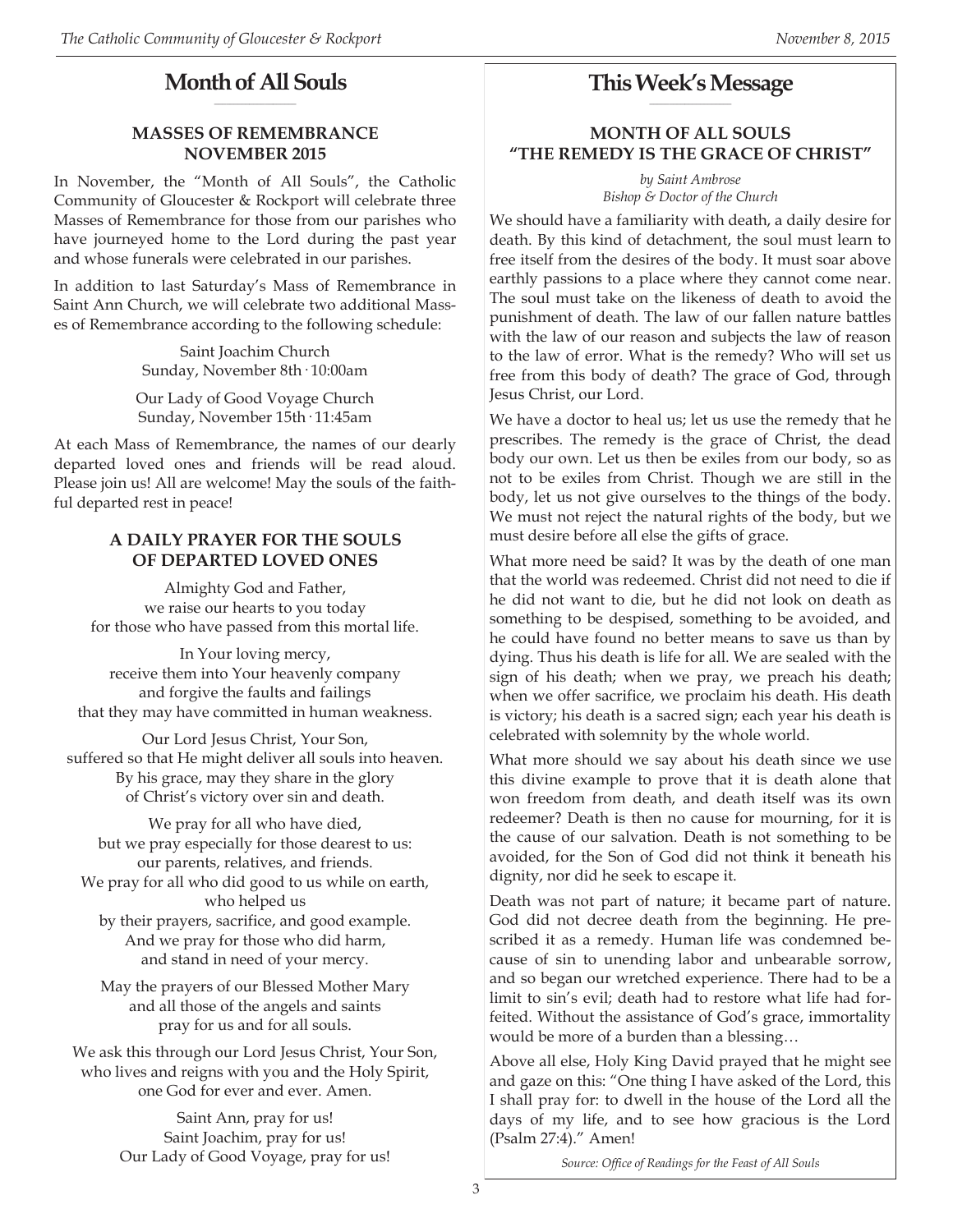#### **Prayer, Fellowship & Service \_\_\_\_\_\_\_\_\_\_\_\_\_\_\_\_\_\_\_\_**

## **PASTORAL CARE OF THE SICK, DISABLED & HOMEBOUD**

"Is there anyone sick among you?" This question, found in the New Testament's Letter of Saint James (5:14), serves as an invitation for the sick and those who care for them to call upon the priests of the Church to pray with them and anoint them with holy oil in the name of the Lord.

All parishioners are welcome to ask for prayer and for the Sacrament of the Sick before surgery or when diagnosed with a serious illness. This sacrament should not be regarded as "Last Rites" but as a powerful instrument of the Lord's healing and merciful presence. If you or a loved one would like to receive the Sacrament of the Sick or Holy Communion at home (due to age, illness, or disability), please contact Anna Matturro, Associate Minister of Pastoral Care, at annamatturro@verizon.net or 978-281-4820.

## **CATHOLIC CHARITIES NORTH Help Us Help Others!**

Catholic Charities North provides basic needs assistance (food gift cards, utilities, and mortgage & rent) to needy families during these challenging economic times. Funds are also available to help our fishing community families with food, utilities, mortgage, and rental costs. If you can help us help others, please send your donation to: Catholic Charities North, Attn: Sarah Gindel, 60 Prospect Street, Gloucester, Massachusetts 01930.

Please make all checks payable to Catholic Charities North and write "basic needs" in your check's memo line. For more information or assistance, please contact Sarah Gindel at 978-283-3055 or sarah\_gindel@ccab.org. Thank you for your ongoing generosity and support!

## **THE LEGION OF MARY Tuesdays at 4:00pm· Parish Center**

Founded in Ireland in 1921, the Legion of Mary is an international fellowship of lay men and women who volunteer their time, talents, and prayers under the banner of the Blessed Virgin Mary by practicing the "spiritual works of mercy" in our parish communities. The Legion's primary apostolate is to visit and pray with our aged, disabled, homebound, and sick fellow parishioners.

Every Tuesday afternoon at 4:00pm, the Legion of Mary gathers in the Parish Center (Saint Ann Campus) to pray the Rosary, share their faith experiences, and participate in a period of faith formation under the guidance of their spiritual director. For more information about the Legion of Mary, please contact Joan Foster at ajay7@verizon.net; Sue Demetri at sdemetri2000@yahoo.com; or leave a message by call our pastoral office at 978-281-4820. Please join us! New members are always welcome!

#### **Adult Faith Formation \_\_\_\_\_\_\_\_\_\_\_\_\_\_\_\_\_\_\_\_**

## **SPECIAL EVENT! Learning the Liturgy of the Hours: A Reprise Wednesday, November 18th at 6:30pm**

Earlier this fall, Father Jim and Cliff introduced a large group of parishioners to the Divine Office during our three-night mini-course entitled: "Learning the Liturgy of the Hours." On Wednesday, November 18th in Saint Anthony Chapel, all are welcome to join us for a one-night "reprise" of that mini-course. This special evening of prayer, faith formation, and sharing is an opportunity for those who missed the mini-course to learn about the Liturgy of the Hours; and a chance for those who are praying with it to ask questions and share their experiences.

Since the middle ages, the Church has used a daily practice of prayer called the "Divine Office" or "Liturgy of the Hours" to mark and sanctify the various hours or times of the day: morning, afternoon, evening, and night. It uses a four-week cycle of psalms, canticles, and scripture readings to draw us into deeper relationship with Christ and the Church by uniting us with the Lord and each other through prayers of petition, praise, and thanksgiving.

At ordination, our deacons and priests solemnly promise to pray with the Divine Office each and every day. However, the Liturgy of the Hours is not just for deacons, priests, and those consecrated to religious life. Countless lay men and women around the world make the Liturgy of the Hours the foundation of their daily prayer and worship. Indeed, in Canticum Laudis, the Apostolic Constitution of the Church, we read: "The purpose of the Divine Office is to sanctify the day and all human activity. The Divine Office is the prayer not only of the clergy but of the whole people of God."

We will begin our time together with Evening Prayer from the Liturgy of the Hours. After praying together, Father Jim and Cliff will offer some basic instruction on how to pray the Divine Office alone or in groups. In addition, there will be time for discussion, faith sharing, and questions. Finally, we will conclude with Night Prayer.

This special event is free but one volume editions of the Liturgy of the Hours will be available for purchase. If you would like to join us, please contact Cliff Garvey at 978- 281-4820 or cgarvey@ccgronline.com. Please join us! All are welcome!

For those parishioners who may be unable to join us for this special event due to family or professional obligations, our own website includes links to user-friendly sites for praying the Liturgy of the Hours. All are welcome to join us online at ccgronline.com/prayer.

> **MORE NEWS & INFORMATION ONLINE!** Join us: ccgronline.com Follow us on Twitter: @ccgronline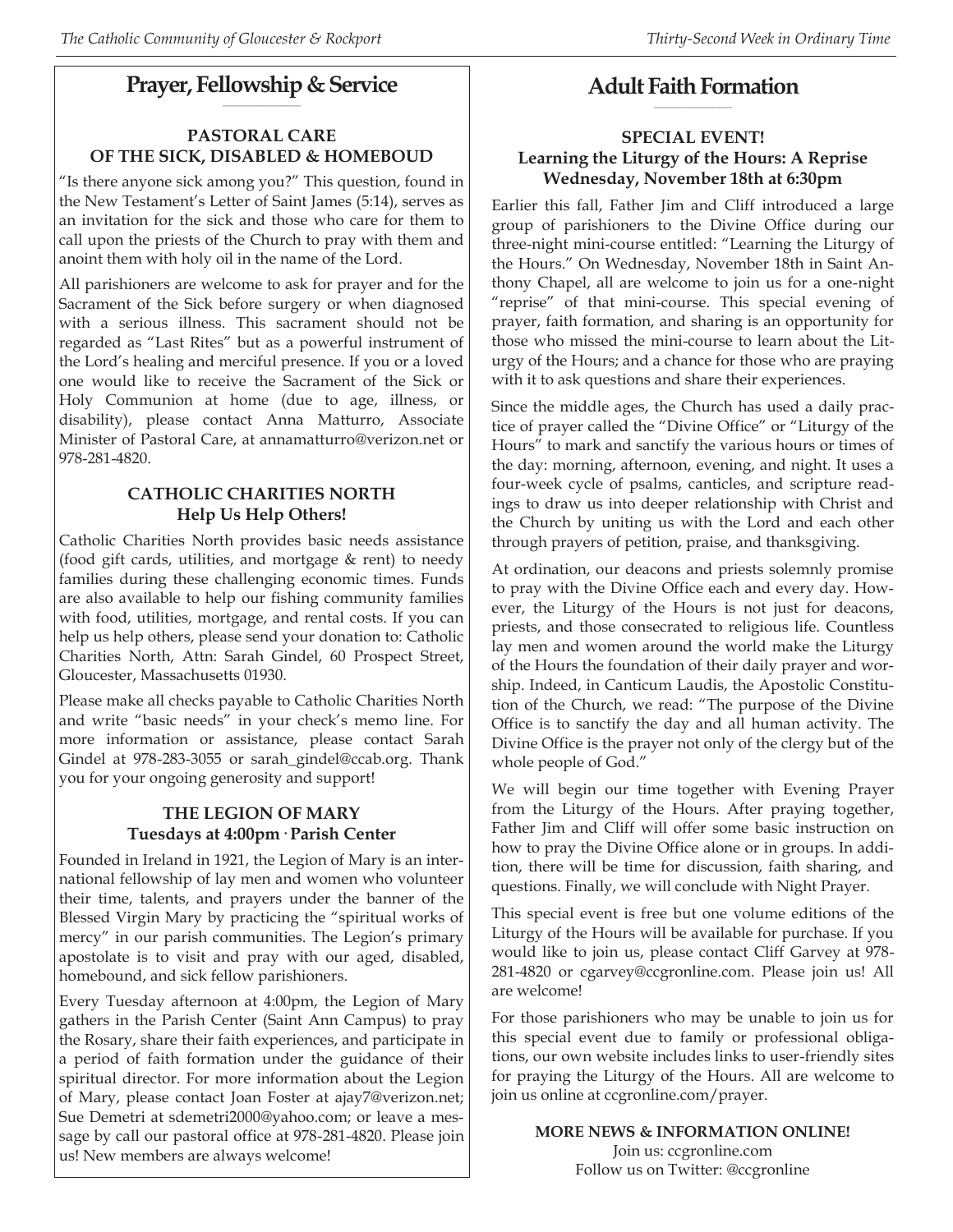#### **Sacrament of Baptism \_\_\_\_\_\_\_\_\_\_\_\_\_\_\_\_\_\_\_\_**

## **SACRAMENT OF BAPTISM Schedule for the Month of November**

The Sacrament of Baptism is the first of three Sacraments of Initiation in the Roman Catholic Church. The two other Sacraments of Initiation are Eucharist and Confirmation. According to the Catechism of the Catholic Church: "Holy Baptism is the basis of the whole Christian life, the gateway to life in the Spirit, and the door which gives access to the other sacraments. Through Baptism, we are freed from sin and reborn as children of God; we become members of Christ, are incorporated into the Church, and made sharers in her mission (CCC 1213)."

During November, the Catholic Community of Gloucester & Rockport will celebrate the Sacrament of Baptism according to the following schedule:

> Baptism Preparation Workshop Sunday, November 1st at 11:00am Saint Ann Church

Sacrament of Baptism Sunday, November 8th at 1:00pm Saint Ann Church

Sacrament of Baptism Sunday, November 15th at 1:00pm Our Lady of Good Voyage Church

Sacrament of Baptism Sunday, November 22 at 11:00am Saint Joachim Church

Last month, the following children received the Sacrament of Baptism here in the Catholic Community of Gloucester & Rockport:

> Alivia Benjamin· Colten Calabrese William Dale· Alessandra DiMaio Ava Doyle· Michael Farese Cecilia Hoffman· William Johnson Massimo Numerosi· Marguerite O'Brien Milania Palmer· Sophia Testaverde Logan Towne· Xavier Ventimigilia Anthony Wilkins

If you would like to arrange for your child's baptism, please contact Melissa Unis at office@ccgronline.com or 978-281-4820. If you are an adult who has not been baptized and would like to prepare for the Sacrament of Baptism in the Roman Catholic Church, please contact Cliff Garvey at cgarvey@ccgronline.com or 978-281-4820.

Congratulations! Please pray for these recently baptized children, their parents, grandparents, and godparents! Thank you for your prayers! May God bless you!

## **INFORMATION ABOUT SACRAMENTS Join us: ccgronline.com!**

#### **Prayer, Fellowship & Service \_\_\_\_\_\_\_\_\_\_\_\_\_\_\_\_\_\_\_\_**

## **THE HOLY ROSARY Every Morning After Daily Mass**

All are invited to join us every morning after Daily Mass in the Catholic Community of Gloucester & Rockport as we pray the Holy Rosary. By praying the Rosary, we grow closer to our Risen Lord by meditating on the mysteries of his life, death, and resurrection; and we grow closer to our Blessed Mother by asking for her intercession for ourselves, our parishes, and our world. For more information, please see Father Jim or a member of our pastoral team. Please join us! All are welcome!

## **CCGR YOUTH CHOIR Tuesdays at 5:00pm· Saint Ann Church**

The Catholic Community of Gloucester & Rockport Youth Choir meets for practice and rehearsal every Tuesday afternoon at 5:00pm in Saint Ann Church. The Youth Choir sings every weekend at one of our three churches: Saint Ann Church, Saint Joachim Church, and Our Lady of Good Voyage Church.

The Youth Choir welcomes new members (ranging in age from kindergarten through eighth grade). And singing with the choir is a great way to make new friends and participate in the life of our parish! For more information, please contact Patty Natti at pnatti@comcast.net. Please join us! All are welcome!

## **HOLY FAMILY WOMEN'S GUILD CHRISTMAS FAIR BASKET WHEEL Donations Needed!**

The "Basket Wheel" is the largest money maker at the Holy Family Women's Guild Christmas Fair (November 21st). Each year, we give away more than 120 baskets with non-stop action at the wheel! Let's make this year a record -breaking success and keep the Wheel spinning with even more baskets!

The great success of the Basket Wheel depends on donations from our parishioners and friends! So all are encouraged to create and donate a theme basket for kids, crafts, family nights, movie nights, snow days, wine & cheese, gift wrap, and barbecue! Creating a basket can be both fun and inexpensive if friends, neighbors, or co-workers work together! All donations are gratefully accepted!

A donation schedule will be posted soon! Also, special thanks to Alan & Jeanne Smith who made the Basket Wheel such a success for so many years! For more information about this year's Basket Wheel, please contact Patty & Jeff Martin at pruckermartin@yahoo.com.

#### **DAILY PRAYER RESOURCES Join us: ccgronline.com/prayer**